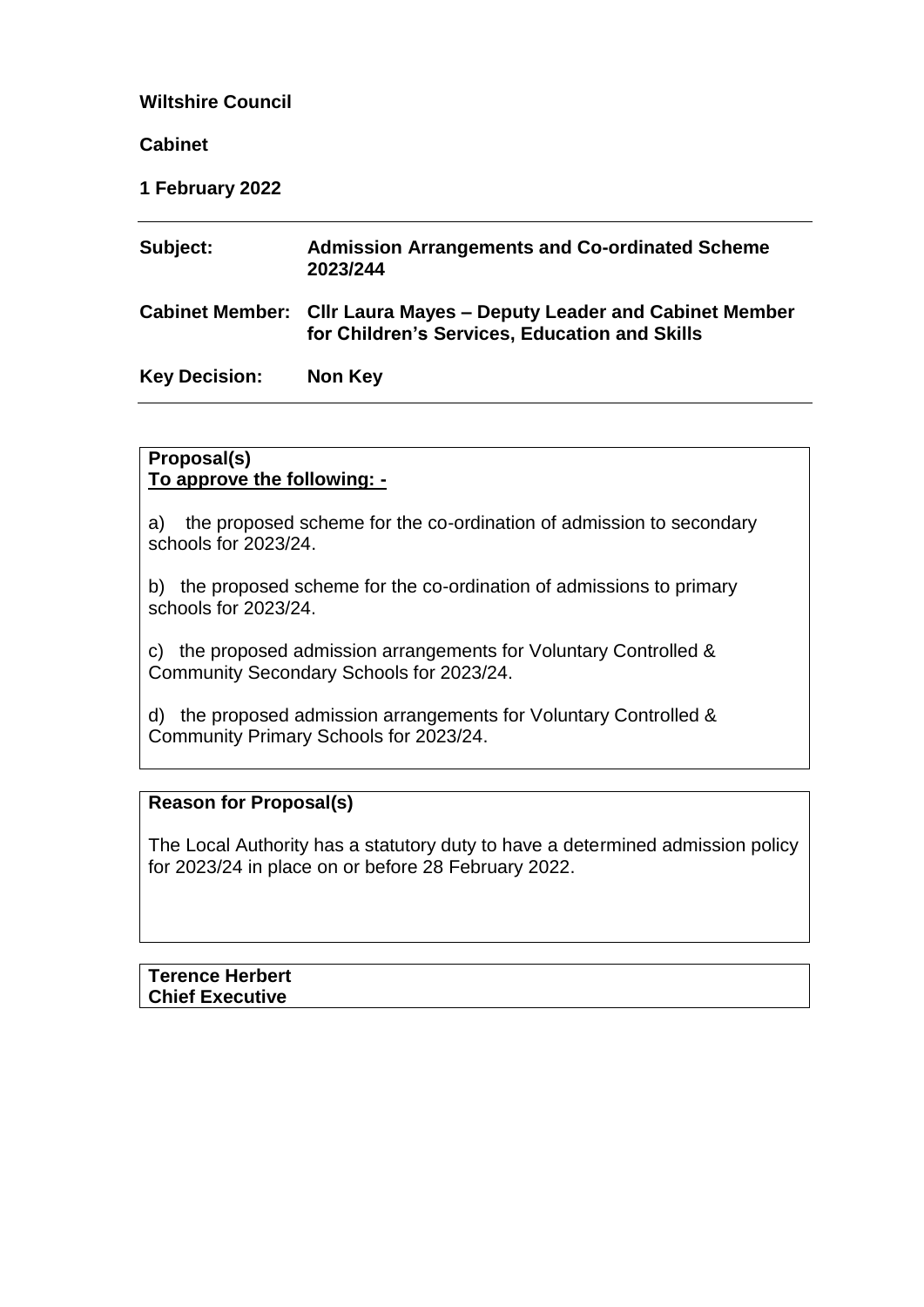| <b>Wiltshire Council</b> |                                                                                                                             |
|--------------------------|-----------------------------------------------------------------------------------------------------------------------------|
| <b>Cabinet</b>           |                                                                                                                             |
| 1 February 2022          |                                                                                                                             |
| Subject:                 | <b>Admission Arrangements and Co-ordinated Scheme</b><br>2023/24                                                            |
|                          | <b>Cabinet Member: Cllr Laura Mayes – Deputy Leader and Cabinet Member</b><br>for Children's Services, Education and Skills |
| <b>Key Decision:</b>     | Non Key                                                                                                                     |

## **1. Purpose of Report**

The Local Authority has a statutory duty to act in accordance with the School Admissions Code and has a statutory duty to formulate and operate schemes to co-ordinate the admissions to all maintained schools and Academies within its area. We are proposing two co-ordinated schemes; one that covers primary schools (including infants and juniors) and the other is for secondary schools.

There is a legal requirement to have schemes in place for the co-ordination of admission to the schools within Wiltshire.

The Local Authority is also the statutory admission authority for Voluntary Controlled and Community Schools in its area. As such, it is required to formulate admission arrangements which outline how it will admit children to those schools. There are two proposed schemes one for secondary and one for primary (including infant and junior schools).

The report presents the four elements of the Admissions Policy which, following consultation, are required to be determined by Cabinet.

#### **2. Relevance to the Council's Business Plan**

The Local Authority has a continued statutory responsibility to provide a school place for all children living in Wiltshire. The four documents have been put in place to ensure that all places are allocated in an open, fair and transparent way.

One of Wiltshire Council's Business Plan outcomes is to achieve inclusive communities where everyone can achieve their potential. Key to this is that everyone has access to high quality education. A functioning, fair admissions policy is required to achieve this.

#### **3. Background**

The purpose of co-ordinated arrangements is to make the application process simpler for parents by ensuring that each child gets one offer for one school place.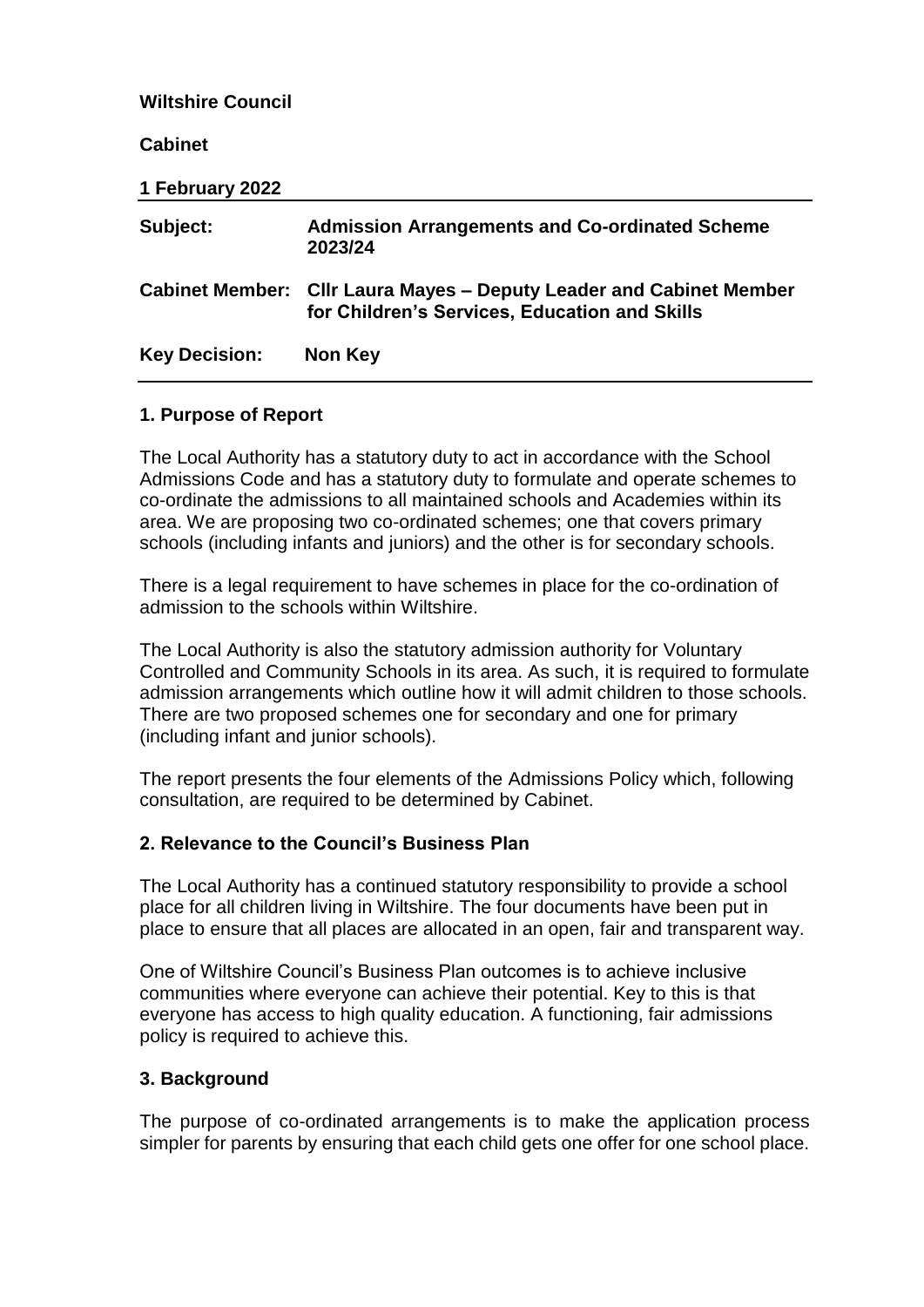This requires the School Admissions Team to work with colleagues in Academies, Foundation and Aided schools in Wiltshire and other local authorities.

The co-ordinated process is accepted by schools and the scheme does not need substantial revision. The proposed schemes are substantially the same as those currently being used. All four schemes have been drafted in line with The School Admissions Code which came into force on 1 September 2021.

The LA is the admissions authority for all Community and Voluntary Controlled schools in the county. The governing bodies or Trusts of Academies, Voluntary Aided and Foundation schools are each their own admissions authority.

Each admission authority must determine the arrangements to be used when allocating school places. These proposed arrangements will be used solely for admissions to Wiltshire Community and Voluntary Controlled schools. They incorporate the criteria used to prioritise applications in situations when a school is oversubscribed (i.e. when more applications are received than places available) as well as showing how all admissions will be processed.

#### **4. Main Considerations for the Council**

The proposed co-ordinated schemes and admission arrangements have been sent out for consultation to all relevant stakeholders including pre-schools / nurseries, schools, and Dioceses; they have also been placed on the Council's website for parents and the public to view as well as being sent to neighbouring authorities. The consultation began in December 2021 and ended on the 21 January 2022.

The LA received one comment from a member of the public on 6 December 2021 in respect of the proposed schemes which was around the parental responsibly section. We sought clarification on 10 December 2021 as to which part of this section the respondent was referring. However, no response was received. Therefore, no changes have been made to this section and it will remain the same for the 2023/24 academic year. Should a further response be received then it will be considered with regard to the proposed policies for the 2024/25 academic year.

Therefore, as in previous years, it is clear that there is confidence and that with suitable communication systems being in place, the co-operation between the Admissions Team and the Foundation, Voluntary Aided schools and Academies which is essential for the smooth operation of a co-ordinated scheme, will be forthcoming.

The proposed timetables for the primary and secondary co-ordinated schemes are based on those used in previous years and so they are familiar to schools and the Admissions Team at Wiltshire Council.

The statutory regulations give clear deadlines for admissions applications, to which the co-ordinated admissions schemes must adhere.

- Secondary Deadline 31 October 2022
- Primary Deadline 15 January 2023
- Secondary Notification Date 1 March 2023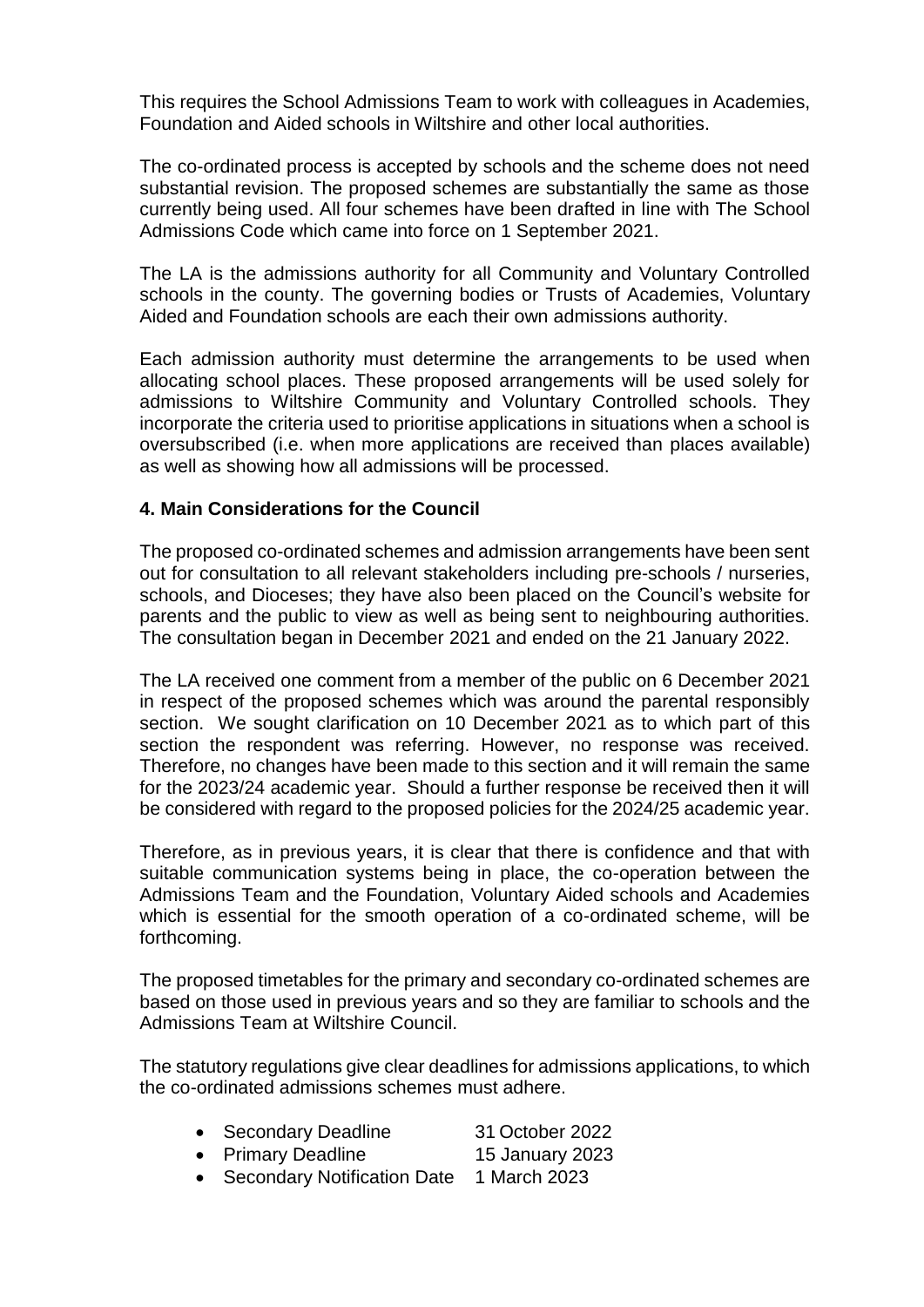• Primary Notification Date 17 April 2023

The co-ordinated schemes include the provision to co-ordinate all admissions to all schools for the main years of entry. The main years of entry are Reception, Year 3 (Junior) and Year 7. In line with the School Admissions Code, there is no longer the requirement for In Year applications to be co-ordinated within county or cross border. In the attached schemes, however, it is proposed that all In Year applications continue to be made directly to Wiltshire Council for places at Wiltshire schools. This is so that we can monitor which children are potentially out of the school system for safeguarding purposes. We do however currently have 13 schools which have opted out of In Year Co-ordination for this academic year as it is not a legal requirement to co-ordinate in year applications. These schools are still required to inform the LA of all applications that are received as well as the outcome. Should the school not be able to offer a place and if the child is a Wiltshire resident, the LA will make an alternative offer to ensure that the child is not without a school place.

The co-ordinated scheme for main round applications for places at primary schools (Reception intake) mirrors that which operates for secondary schools (Year 7 intake). Wiltshire residents may apply for an out of county school on a Wiltshire form. Out of county residents can apply for a Wiltshire school through their own local authority.

It is clear from previous years, that there is widespread agreement with the proposed admission arrangements for Voluntary Controlled and Community schools which are also considered to be fair and objective as required by the School Admissions Code.

Currently children living within a school's designated area are given priority over children from outside that area. The tie break used if a school is oversubscribed within any criterion is that of distance (straight line) from the school.

The Local Authority is proposing one change to the policies for both Voluntary Controlled and Community Schools which is in regard to the waiting list. In previous years we have automatically placed all children who have been refused a place at their preferred Voluntary Controlled or Community school on the waiting list. However, in the 2023/24 scheme, any parent who has been refused a place at one of these schools will now need to opt to go on the waiting list. This will help us ensure that when places become available that they are offered to children who wish to still attend that school rather than those who are happy with the alternative place that has been offered.

The proposed co-ordinated schemes and admission arrangements have all been drafted in accordance with the requirements of the School Admissions Code which came in to force on 1 September 2021.

The admission arrangements for Voluntary Controlled and Community schools will be operated within the appropriate co-ordinated scheme for admissions within Wiltshire and are compatible with the timetables laid down by the co-ordinated schemes.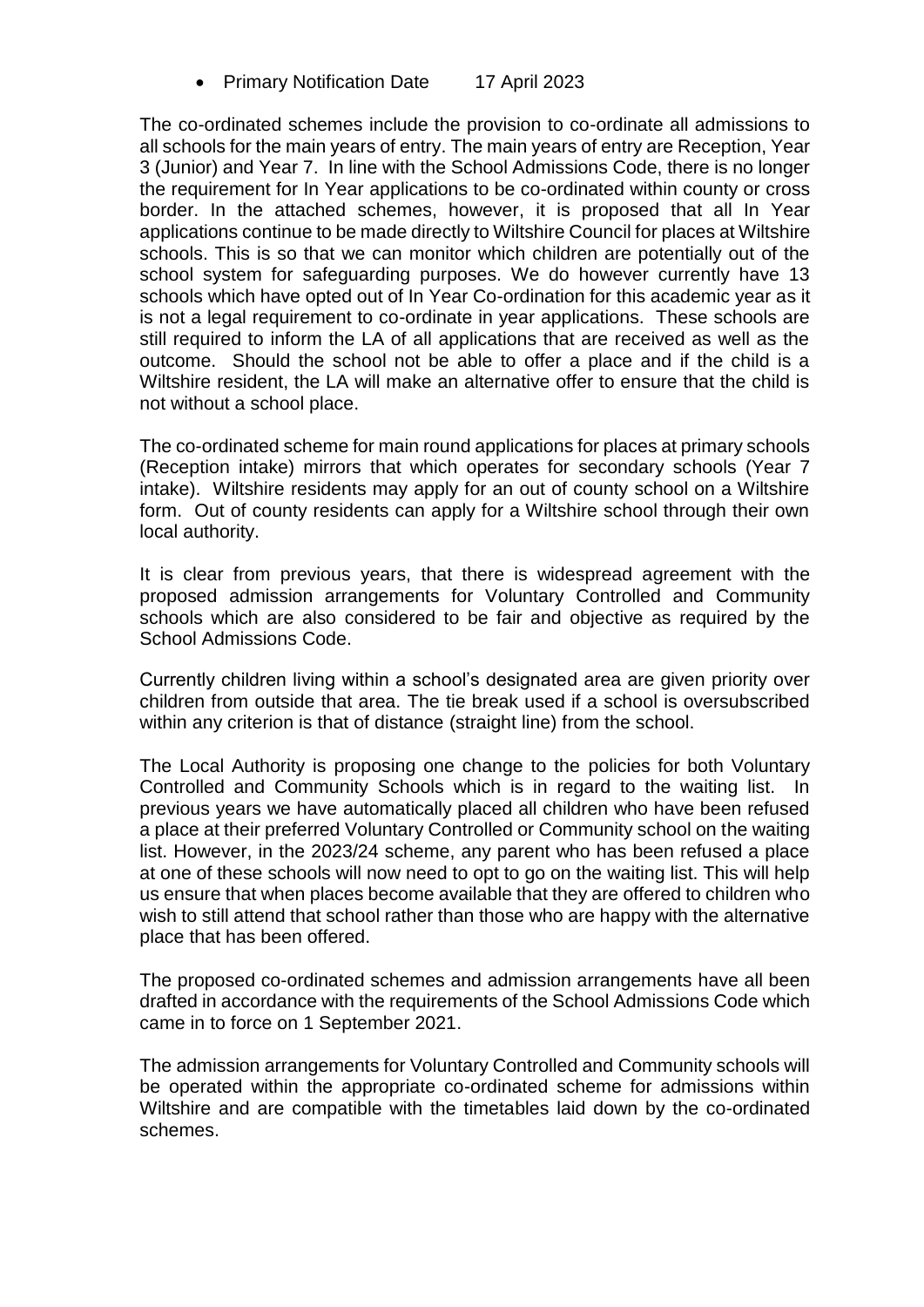Following the period of consultation and once determined by Cabinet, the schemes and admission arrangements will be circulated to all schools in Wiltshire and to our nine neighbouring local authorities and published on the Council website. They will be implemented from September 2022 when the process of admitting children to the intake year in 2023 begins.

## **5. Overview and Scrutiny Engagement**

Not applicable

# **7. Safeguarding Implications**

In the interest of safeguarding, the Local Authority continues to co-ordinate all in year applications for children to the majority of Wiltshire schools, this ensures that the School Admissions Team can monitor which children are potentially out of the school system. If a parent is unable to secure a place at their preferred school, the School Admissions Team will ensure that a place is allocated at a reasonable alternative.

As above, we do have some schools which have opted out of in year co-ordination due to there being no legal requirement to co-ordinate in year applications. These schools are still required to inform the LA of all applications that are received as well as the outcome. Should the school not be able to offer a place and if the child is a Wiltshire resident, the LA will make an alternative offer to ensure that the child is not without a school place.

## **8. Public Health Implications**

There are no public health issues arising directly from this report.

## **9. Procurement Implications**

There are no procurement implications directly arising from this report.

## **10. Equalities Impact of the Proposal**

The Admissions Policy and Coordinated Admissions Schemes are put in place to ensure all applications for a school place are treated in fair, open and transparent way. Although not part of the proposed co-ordinated schemes or admission arrangements, it should be noted that all application forms can be produced in different languages on request.

The online system for applications to be made has developed since it was introduced in 2006. Over 95% of applications for September 2021 intakes were received electronically.

Paper copies of the application forms are also still available for parents/carers who do not have online access.

## **11. Environmental and Climate Change Considerations**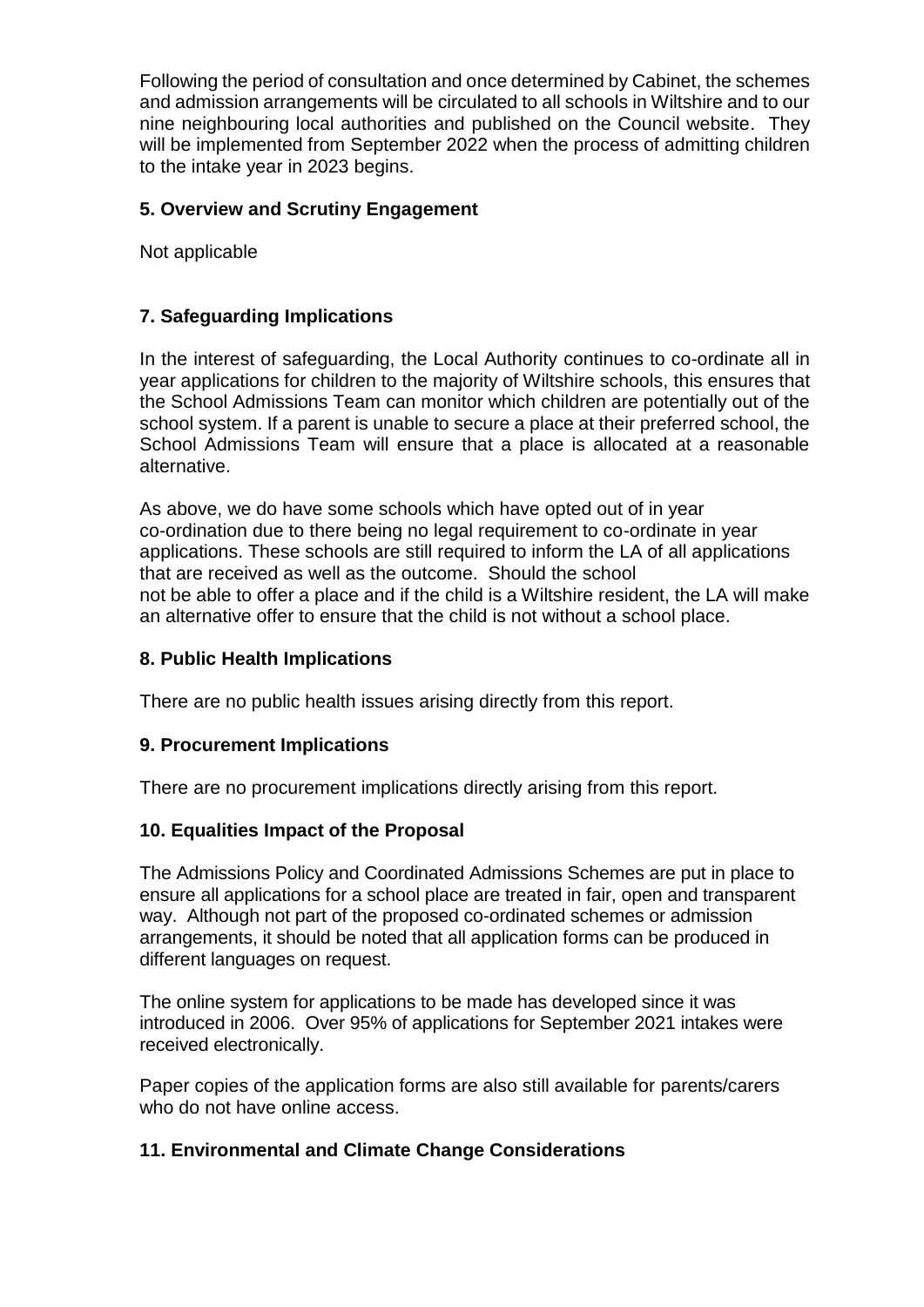The Admission Policy of the local authority is to give local children priority when applying for their local school. This policy of 'local schools for local children' has been maintained for many years and is a way of encouraging parents to consider the environmental impact of long journeys to school.

Should the Admissions Team not be able to offer a place at a child's designated school and the child lives further than the statutory safe walking distance for the child's age, then free transport would be provided to the next nearest school with available places. The percentage of children this currently applies to in Wiltshire is 1%.

### **12. Risks that may arise if the proposed decision and related work is not taken**

Were the Local Authority not to determine co-ordinated schemes for its maintained schools, the Secretary of State would impose a scheme on us.

The Office of the Schools Adjudicator has a monitoring role to play in regards to admission arrangements. It is the statutory responsibility of admission authorities to ensure that these are in place by 28 February 2022.

### **13. Risks that may arise if the proposed decision is taken and actions that will be taken to manage these risks**

There is a small risk that confusion or challenge may occur over the 2023/24 proposed arrangements, however, this is mitigated as the changes in the proposed 2023/24 schemes have been kept to a minimum.

## **14. Financial Implications**

The budget to support the staffing and the co-ordination of admissions is funded from the Dedicated Schools Grant (DSG) received by the Local Authority. In line with current school funding arrangements, the funding for admission arrangements will form part of the Central Schools Services Block of the DSG from 2022-23 and is therefore determined by Schools Forum as part of the consideration of the overall central schools block. This is finalised at the January 2022 meeting of the Forum and ratified by Council at their February 2022 meeting. There are no plans currently to increase or, decrease the Admissions budget.

#### **15. Legal Implications**

The School Admissions Code, issued under Section 84 of the School Standards and Framework Act 1998, imposes mandatory requirements in relation to the discharge of functions relating to admissions to maintained schools. The Local Authority has a statutory duty to act in accordance with the relevant provisions of the Code. This includes a statutory duty to determine schemes for the coordination of admissions and admission arrangements for Voluntary Controlled and Community schools. Should the Local Authority fail to do so the Secretary of State may impose schemes. The proposed schemes and scheme changes have been drafted to comply with the requirements of the Schools Admissions Code which came into force on the 1<sup>st</sup> September 2021.